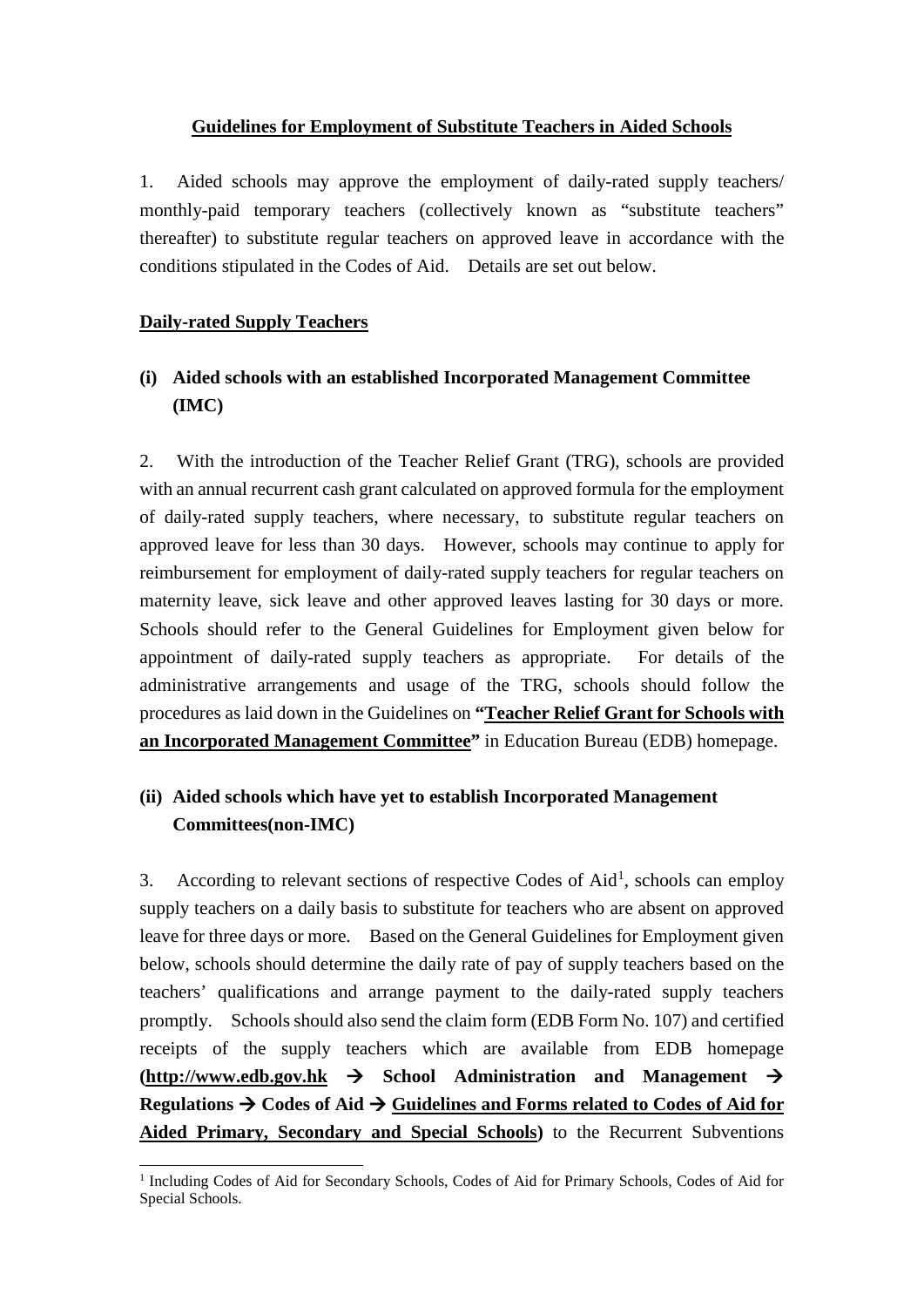Section of EDB for reimbursement in accordance with the procedures as stipulated in the relevant circular memorandum currently in force. They need not send the appointment forms and copies of certificates of the supply teachers.

## **Monthly-paid Temporary Teachers**

4. Whether it is an IMC school or a non-IMC school, the school may approve the employment of temporary replacements on monthly terms for regular teachers taking approved leaves of 90 days or more according to its own needs and circumstances. Schools with teaching staff's salaries paid out of Salaries Grant should submit the copies of "Appointment Form of Teaching Staff in Aided Schools" to relevant sections of EDB for arranging payment of Salaries Grant on employment of monthly-paid temporary teachers. Appointment Forms are available from **[EDB homepage -->](https://www.edb.gov.hk/en/sch-admin/admin/about-sch-staff/appointment/index.html)  [School Administration and Management --> Administration --> About School](https://www.edb.gov.hk/en/sch-admin/admin/about-sch-staff/appointment/index.html)  [Staff --> Appointment Matters.](https://www.edb.gov.hk/en/sch-admin/admin/about-sch-staff/appointment/index.html)**

5. Under the all-graduate teaching force policy, all teacher posts on the approved establishment will be graduate teacher posts with effect from the 2019/20 school year. As such, if a serving graduate/non-graduate regular teacher takes approved leave, the secondary/primary school should appoint a substitute teacher meeting the entry requirements of Graduate Master/Mistress (GM)/Assistant Primary School Master/Mistress (APSM) as far as possible. In other words, those possessing the qualifications as required for appointment to the post of GM/APSM should be given priority.

## **General Guidelines for Employment**

6. A graduate substitute teacher should have the same qualifications as required for appointment to the post of GM or APSM in an aided secondary or primary school. Nevertheless, if secondary/primary schools still need to employ a substitute teacher not meeting the entry requirements of GM/APSM, the substitute teacher should be employed as Certificated Master/Mistress (CM), provided that the substitute teacher has the same qualifications as required for appointment to the post of CM in an aided secondary or primary school. For details of qualification requirements for both graduate and non-graduate teachers, please refer to the respective Codes of Aid.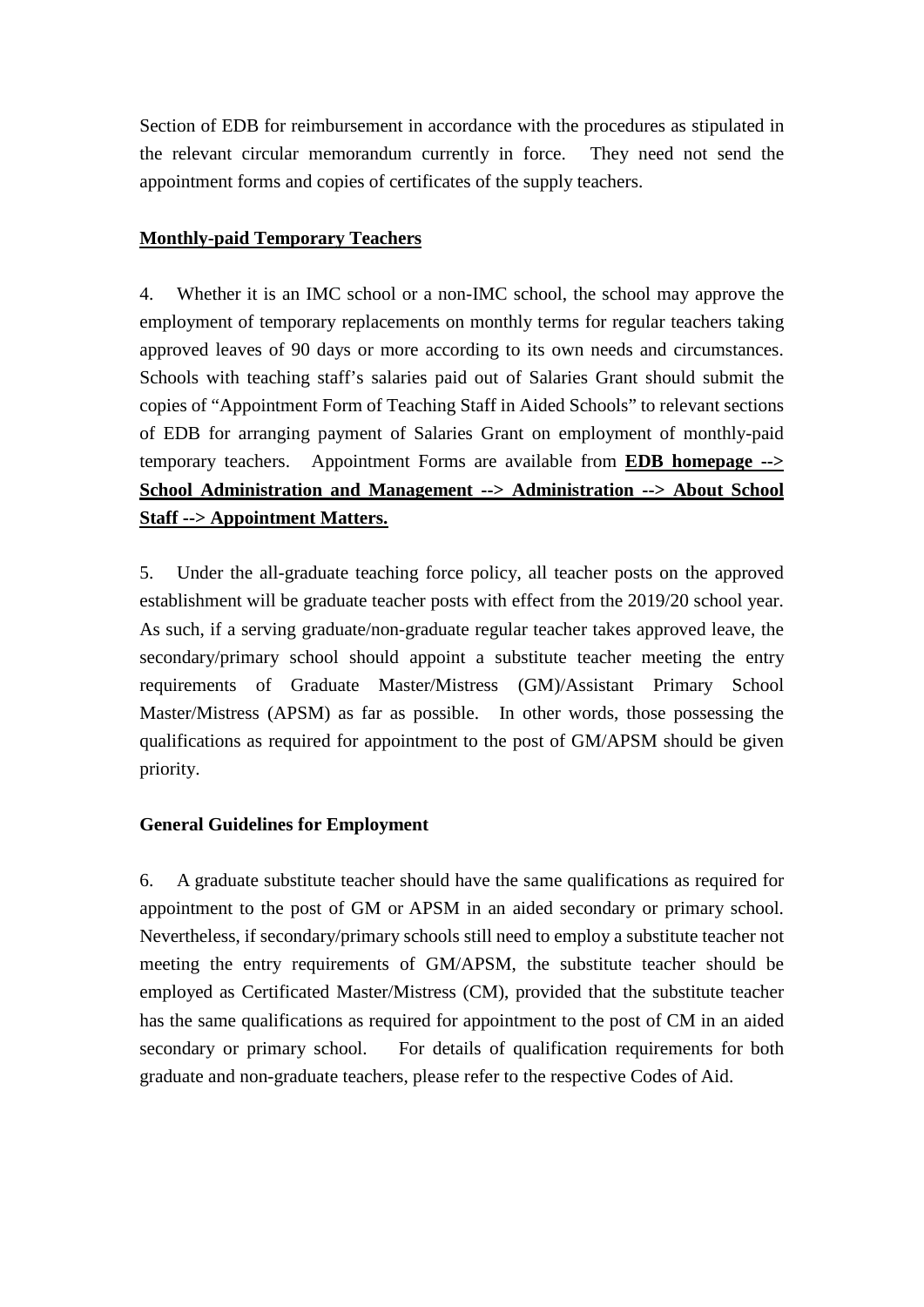7. Priority should be given to trained teachers as far as possible when selecting substitute teachers. Untrained teachers with specified non-standard qualifications<sup>[2](#page-2-0)</sup> or unqualified teachers may be employed as substitute teachers only under very exceptional circumstances (such as subject mismatch or remoteness of the school).

8. If a substitute teacher possesses the same qualifications as required for appointment to the post of GM or APSM in an aided secondary or primary school, the school should offer the appointee remuneration equivalent to the daily rate/ salary point of a graduate teacher. If a substitute teacher only possesses the same qualifications as required for appointment to the post of CM, the substitute teacher should only be paid at the daily rate/ salary point of a non-graduate teacher. Untrained daily-rated supply teachers with specified non-standard qualifications should be paid at the daily rate of non-graduate supply teachers while those only meeting the minimum qualification requirements under the Education Regulations<sup>[3](#page-2-1)</sup> should be paid at the daily rate of Unqualified Supply Teachers. Schools should follow the daily rates stipulated in the EDB circular memorandum issued from time to time to make the payments to their supply teachers.

9. A daily-rated supply teacher's service on a daily basis is purely for relief duties and cannot, in any way, be regarded as recognised teaching experience for any other purposes, including incremental credits for experience.

10. When appointing substitute teachers, schools should

(a) establish a set of guidelines and procedures for selecting substitute teachers in accordance with the principle of fairness and openness, including the criteria of adding substitute teachers to the school-based substitute teacher lists and the direct appointment of daily-rated supply teachers under special circumstances;

<span id="page-2-0"></span><sup>&</sup>lt;sup>2</sup> Specified non-standard qualifications refer to the following:

<sup>(</sup>a) Approved Post-secondary Secondary College (APSC) diplomas from Hong Kong Baptist College (now known as Hong Kong Baptist University); Lingnan College (now known as Lingnan University); and Hong Kong Shue Yan College (now known as Hong Kong Shue Yan University);

<sup>(</sup>b) Higher Certificate/ Professional Diploma/ Higher Diploma/ Diploma/ Certificate (Commerce/ Secretary) plus one/two years of relevant post-qualification experience and without technical teacher training from Hong Kong Polytechnic University (former Hong Kong Polytechnic); City University of Hong Kong (former City Polytechnic of Hong Kong); and technical institutes (former Technical College); and

<sup>(</sup>c) Diploma (before 1994 and for Music only) and Advanced Diploma (after 1994 and for Music only) from Hong Kong Academy for Performing Arts (APA).

<span id="page-2-1"></span> $3$  The minimum qualification of a Permitted Teacher teaching in schools providing primary and secondary education should be a higher diploma or an associate degree or equivalent.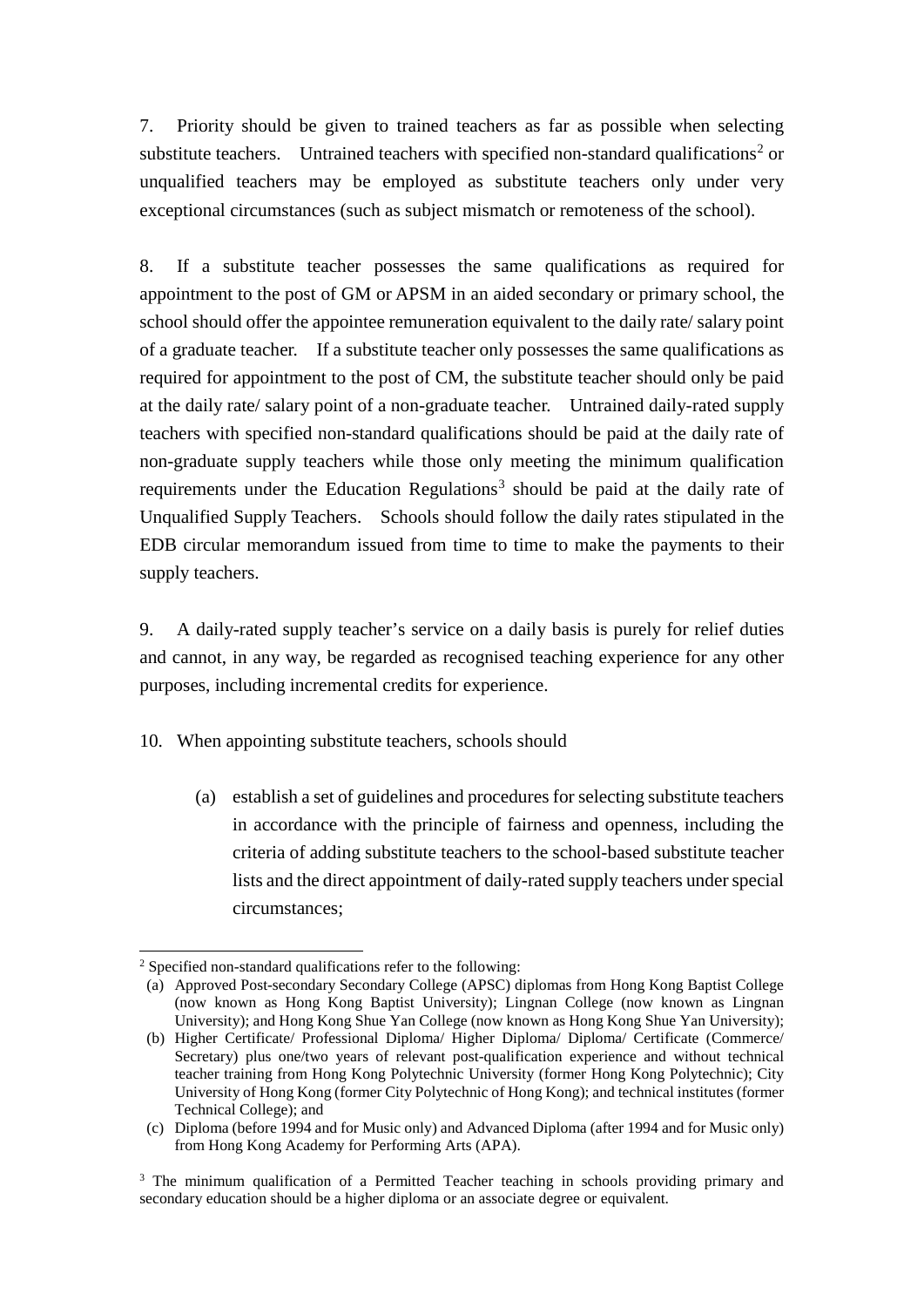- (b) require the staff involved in the selection/approving process to declare any conflict of interest and document the information claimed by the staff concerned;
- (c) check carefully the particulars of the substitute teacher against originals, in particular Identity Card and academic qualification documents;
- (d) verify carefully the original copy of the teacher registration documents and keep record of copies of teacher registration documents (applicable to both registered and permitted teachers) for future checking;
- (e) apply to the EDB for the release of the teacher registration information of the substitute teachers to be employed after obtaining consent of the teachers concerned;
- (f) ensure that the substitute teachers to be employed who are not yet registered have submitted applications for teacher registration before assumption of duty;
- (g) ensure that unless with the permission in writing of the Permanent Secretary for Education, persons who have had their teacher registration cancelled/refused shall not enter or remain in any school;
- (h) adopt enhancement measures to guard against improper persons to be appointed as substitute teachers, e.g. requesting the applicants to declare whether they have been convicted of any criminal offence in Hong Kong or elsewhere, or whether they are involved in any ongoing criminal proceedings or investigations, including but not limited to arrest or apprehension by the police, whether their registered teacher or permitted teacher status has been cancelled/refused, or whether they are being investigated by schools and /or the EDB over professional misconduct allegations, and to provide the details accordingly. Schools should state clearly on the application forms for the posts and/or other related documents that if the appointees provide false information or withhold material information, they are subject to the dire consequences of criminal prosecution, and they may be dismissed by the schools. Schools should refer to EDBC No. 7/2021 on "Measures for Strengthening the Protection of Students: Appointment of Teaching and Non-teaching Staff in Schools" and Chapter 7 of School Administration Guide for details;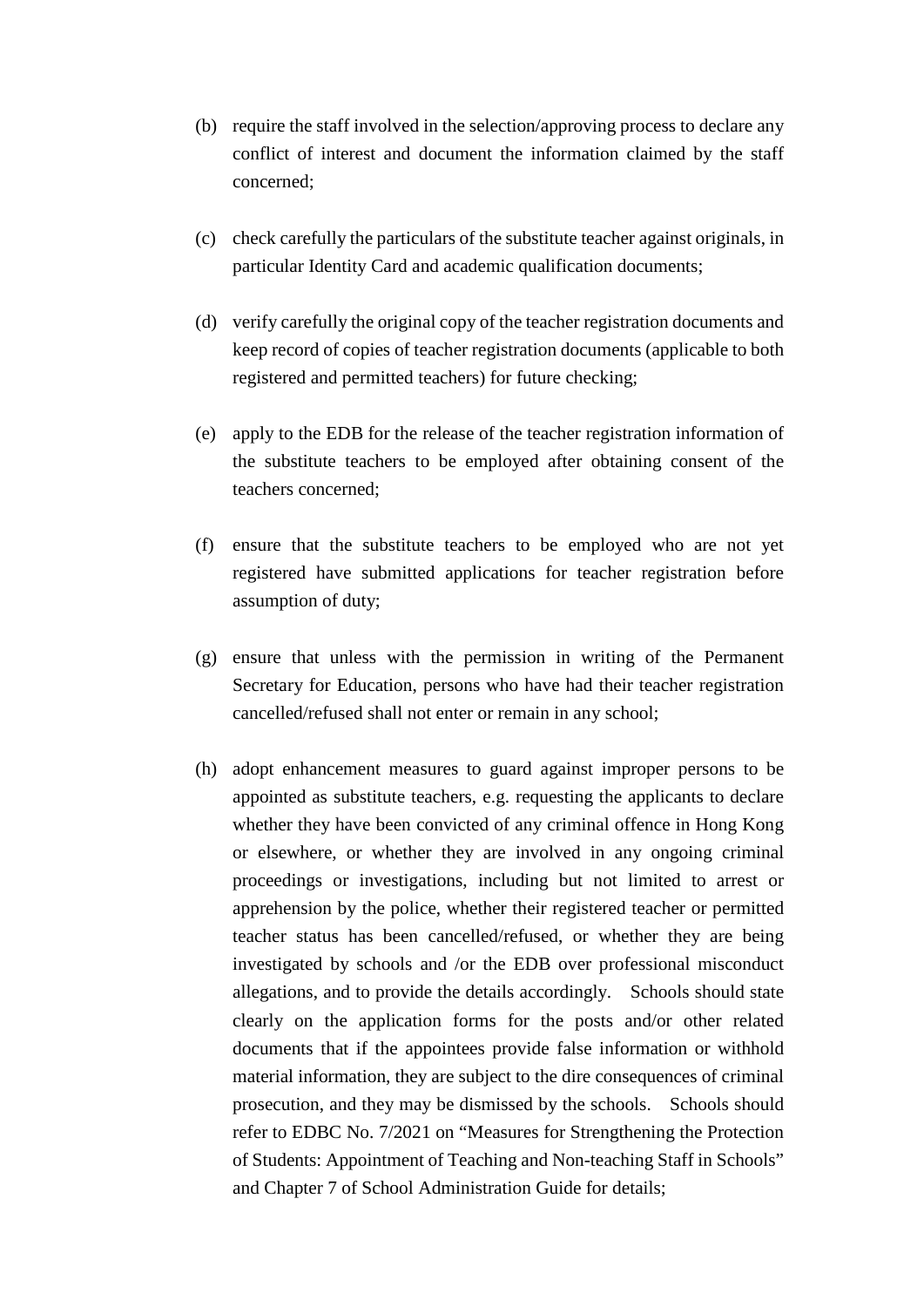- (i) request prospective substitute teachers to undergo Sexual Conviction Record Check (SCRC) at advanced stage of the employment process and keep the record properly with a view to verifying the sexual conviction records as declared by them. This will enable schools to make an informed decision on selecting suitable substitute teachers for working in schools. Please refer to the EDB Circular No. 7/2021 for details. For implementation details of the Scheme, including the protocol and application procedures, etc., schools may browse the SCRC page of the Hong Kong Police Force website [\(http://www.police.gov.hk/scrc\)](http://www.police.gov.hk/scrc);
- (j) check the certificate of service issued by the prospective substitute teachers' previous employers, and consult their previous employers about their performance, after obtaining consent of the teachers concerned;
- (k) check that the substitute teacher has met the minimum qualification requirements under the Education Regulations<sup>3</sup>;
- (l) assess the daily rate of pay/salary point based on the teachers' qualifications;
- (m) ensure the required appointment procedures<sup>[5](#page-4-0)</sup> have been completed before the appointment of the prospective substitute teachers takes effect;
- (n) keep relevant employment records, including the reasons for being employed/not employed, decline of offer by selected candidates, etc.; and
- (o) make prompt payments to their substitute teachers and in any case not later than seven days after the end of the wage period.

11. Before a substitute teacher takes up the job, he/she should be advised of the following:

<span id="page-4-0"></span><sup>&</sup>lt;sup>5.</sup> For any teacher who is to be employed to fill a post in the approved teaching staff establishment of a school according to the Codes of Aid or employed for a term for not less than 6 months, the appointment shall be approved by the majority of the managers of the school. All the necessary procedures for any form of appointment of a teacher should be completed before the effective date, including the approval by the SMCs/IMCs. Under normal circumstances, there should be no retrospective effect for the date of appointment, save for the situation that daily-rated supply teachers are converted to monthly-paid temporary teachers.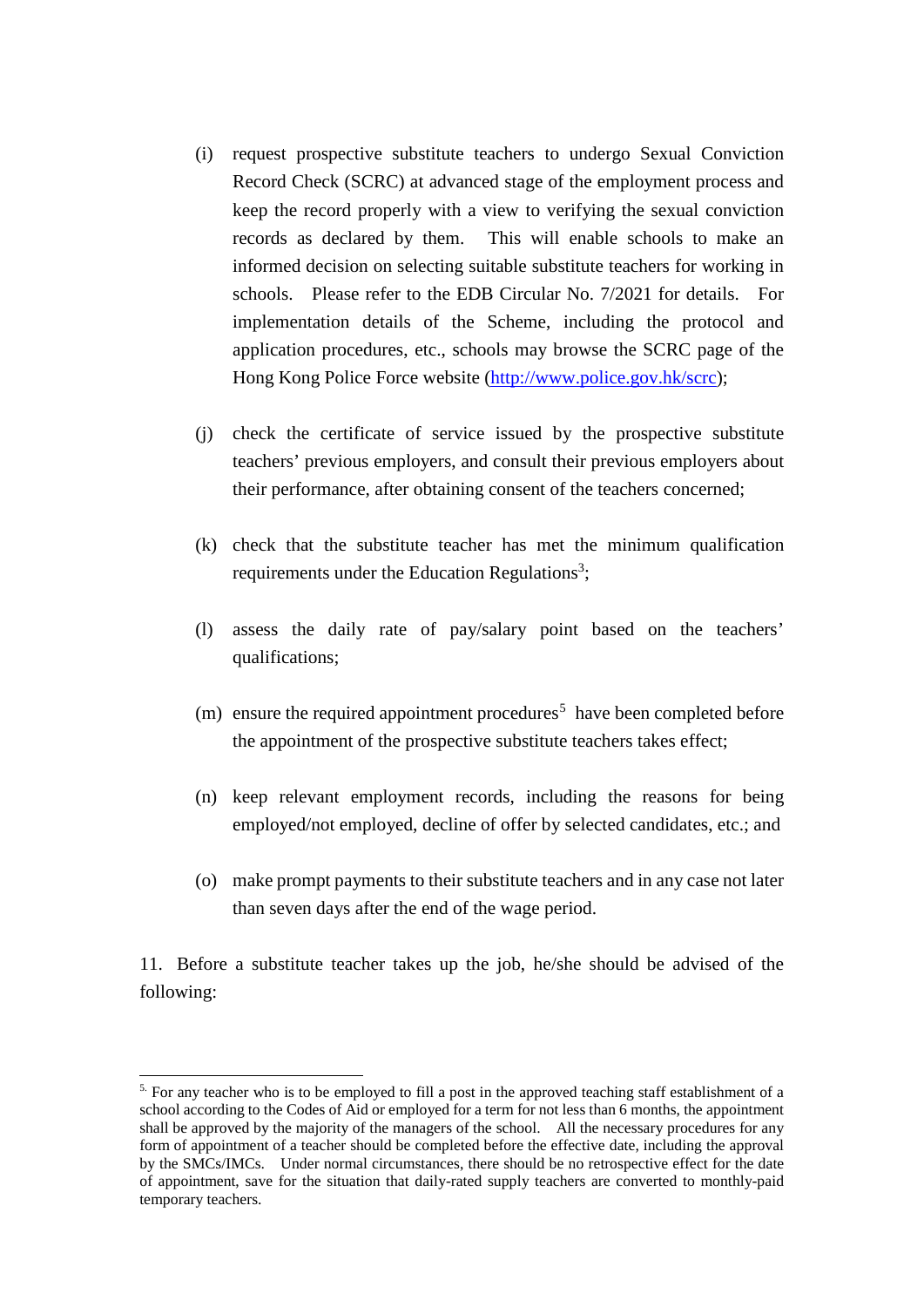- (a) the number of days or period for which the substitute teacher will be employed. The period may be extended subject to consent of both parties;
- (b) schools will, based on school-based circumstances, conduct performance appraisals with substitute teachers which will be used for future reference in the appointment of substitute teachers/initial shortlisting for inclusion in the reserve list of substitute teachers. The substitute teacher is liable to disciplinary actions if he/she neglects or willfully refuses to perform his/her duties or in any manner misconducts himself/herself;
- (c) the employment may be terminated by either party by giving sufficient notice as specified under the Employment Ordinance;
- (d) for a daily-rated supply teacher, he/she is paid at a daily rate according to the rate set by EDB and the number of school days he/she has actually performed duties; and
- (e) for a daily-rated supply teacher, he/she is entitled to rest days and school holidays but these days will not be counted for payment.

12. A sample of appointment form and performance record form for substitute teachers are enclosed for reference (Appendix 1 and Appendix 2). Schools are required to properly keep all substitute teachers' appraisal records.

13. Applicants with non-local qualification(s) should approach the Hong Kong Council for Accreditation of Academic and Vocational Qualifications (HKCAAVQ) for an assessment of their non-local qualifications (including academic qualifications and professional training) and provide a copy of the assessment result to the school for record purpose. For details, please refer to the circular/guidelines currently in force on assessment of non-local qualifications for appointment to teaching posts in aided schools.

14. For the condition for employment of substitute staff as a replacement of various regular non-teaching staff on approved leave, aided schools should refer to the relevant guidelines as set out in the respective Codes of Aid. Schools may also take para. 10 (except (d)-(f)) and para. 11 under the General Guidelines for Employment as reference.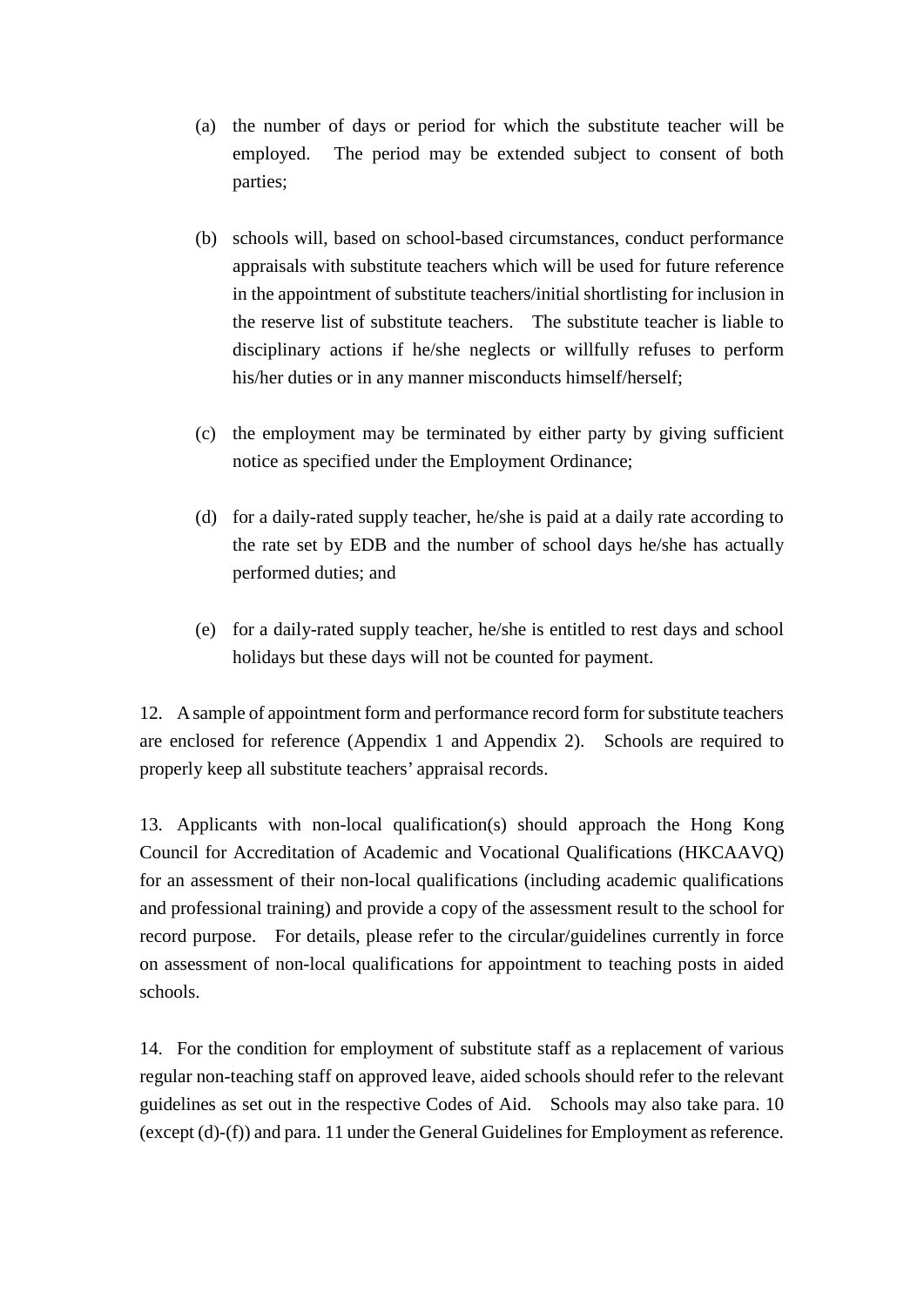15. Schools may direct their enquiries concerning the employment, including the daily rate of pay of a supply teacher, to their respective Senior School Development Officer.

Education Bureau August 2021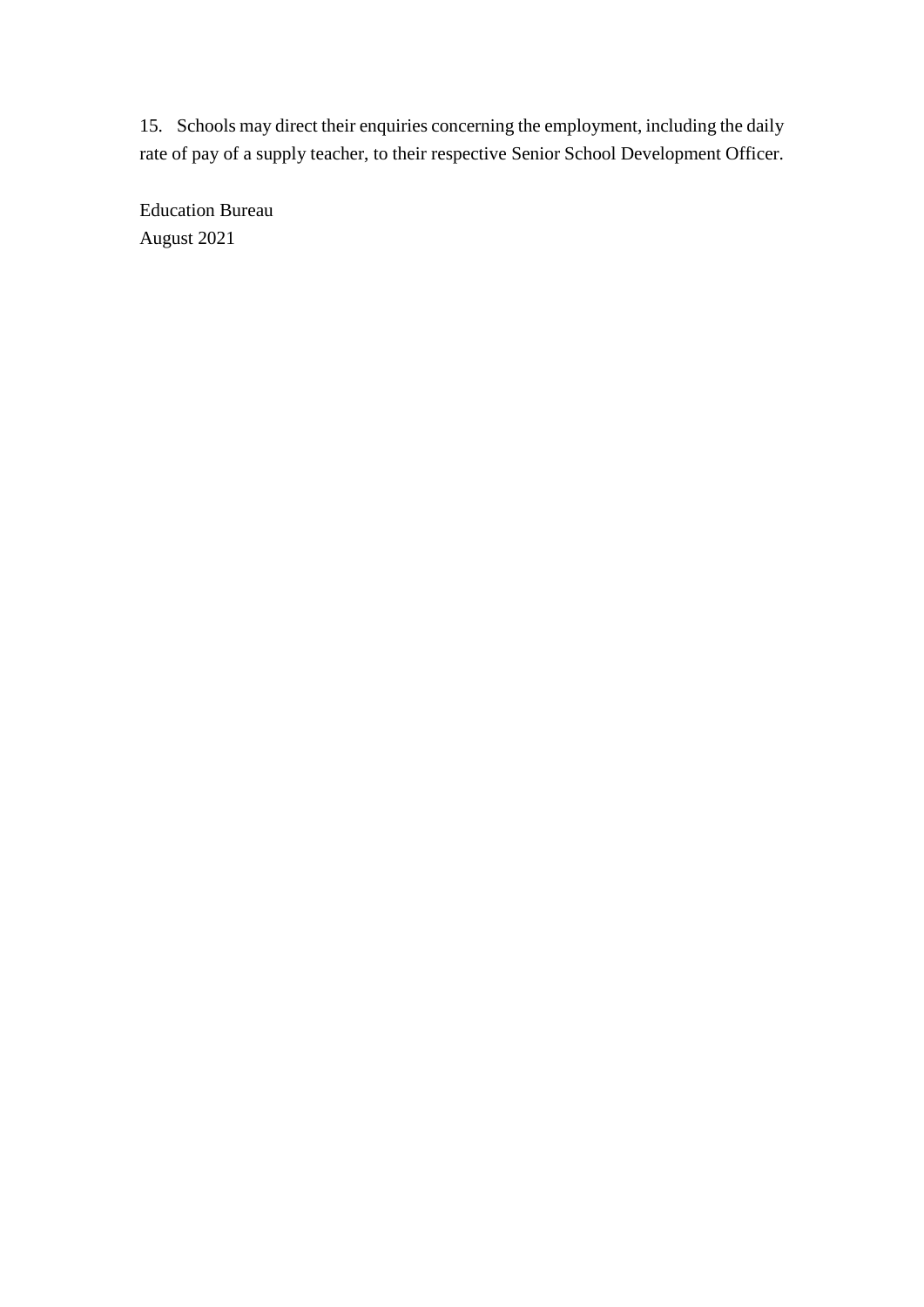#### Appendix 1

## **Sample (Name of School)**

#### **Appointment Form for Daily-rated Supply Teachers in Aided Schools**

\* Delete whichever is inappropriate

 $\Box$  " $\checkmark$ " as appropriate

**Section I** (To be completed by the appointee. Please read the Notes for Completing the Appointment Form carefully before completing this Section.﹞

#### **1. Personal Particulars**

|               |           |            |                      | $(in Chinese) : \n$                      |  |
|---------------|-----------|------------|----------------------|------------------------------------------|--|
| Date of Birth | $\bullet$ |            | $Sex: M / \square F$ | $\Box PT / \Box RT / \Box$ Not Available |  |
|               |           | (DD/MM/YY) |                      | Teacher Registration:<br>No.             |  |
| Address       |           |            |                      |                                          |  |
| Telephone No. |           |            |                      | Mobile Phone No.:                        |  |

#### **2. Academic Qualifications**

| College / University / Institute | <b>Year Obtained</b> | Certificate / Diploma /<br>Degree Obtained | Major / Minor |
|----------------------------------|----------------------|--------------------------------------------|---------------|
|                                  |                      |                                            |               |
|                                  |                      |                                            |               |

Note: If you possess non-local academic qualification(s), please attach a copy of the document of assessment of your qualification(s), if available.

#### **3. Teacher Training**

| College / University / Institute | <b>Year Obtained</b> | Certificate / Diploma /<br>Degree Obtained | Major / Minor |
|----------------------------------|----------------------|--------------------------------------------|---------------|
|                                  |                      |                                            |               |
|                                  |                      |                                            |               |

#### **4. Teaching Experience**

| Name of School | Subject (Level) | Period |
|----------------|-----------------|--------|
|                |                 |        |
|                |                 |        |
|                |                 |        |
|                |                 |        |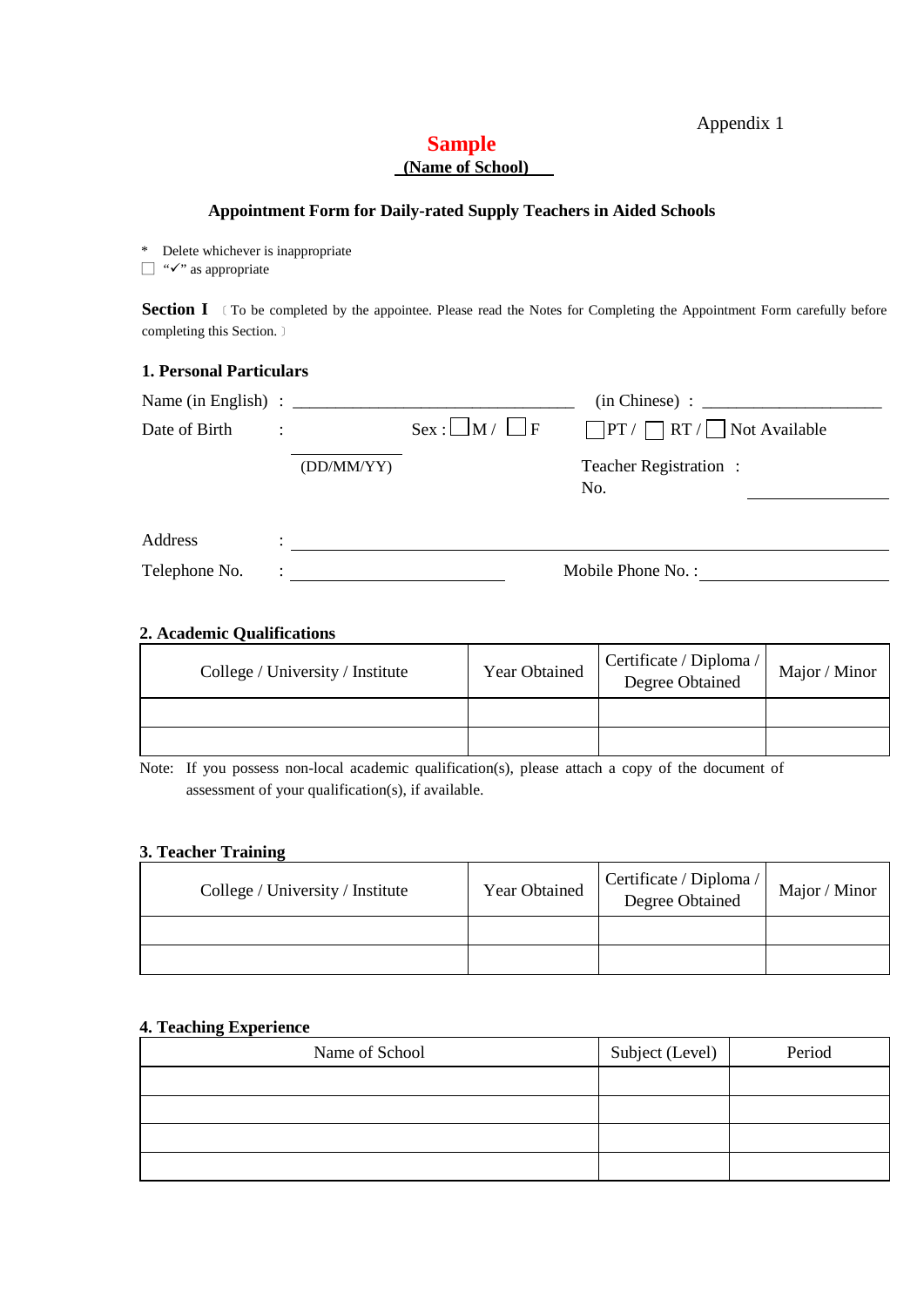#### **5. Period Available for Serving as Supply Teacher**

 $from$   $\qquad \qquad \qquad$   $\qquad \qquad$   $\qquad \qquad$   $\qquad \qquad$   $\qquad \qquad$   $\qquad \qquad$   $\qquad \qquad$   $\qquad$   $\qquad \qquad$   $\qquad$   $\qquad \qquad$   $\qquad$   $\qquad$   $\qquad$   $\qquad$   $\qquad$   $\qquad$   $\qquad$   $\qquad$   $\qquad$   $\qquad$   $\qquad$   $\qquad$   $\qquad$   $\qquad$   $\qquad$   $\qquad$   $\qquad$   $\qquad$   $\qquad$   $\qquad$  (dd/mm/yyyy) (dd/mm/yyyy)

#### **6. Consent on accessing the previous employment information, teacher registration information and/or the result of Sexual Conviction Record Check (SCRC)[Note 1](#page-8-0)**

I authorize (School Name) (the school) to:

 $\Box$  make enquiries concerning any record or information relating to my employment;  $\Box$  make enquiries concerning any information relating to my teacher registration; and/or  $\square$  access the result of my SCRC through the Auto-Telephone Answering System.

I also give my consent to my previous and existing employers to release information relating to my employment to the school.

#### **7. Declaration**

I hereby declare that:

I \*have / have not been convicted of a criminal offence<sup>[Note 2](#page-8-1)</sup> in Hong Kong or elsewhere, or involved in any ongoing criminal proceedings or investigations, including but not limited to arrest or apprehension by the police. Please provide the details as appropriate:

\_\_\_\_\_\_\_\_\_\_\_\_\_\_\_\_\_\_\_\_\_\_\_\_\_\_\_\_\_\_\_\_\_\_\_\_\_\_\_\_\_\_\_\_\_\_\_\_\_\_\_\_\_\_\_\_\_\_\_\_\_\_\_\_\_\_\_\_\_\_.

\_\_\_\_\_\_\_\_\_\_\_\_\_\_\_\_\_\_\_\_\_\_\_\_\_\_\_\_\_\_\_\_\_\_\_\_\_\_\_\_\_\_\_\_\_\_\_\_\_\_\_\_\_\_\_\_\_\_\_\_\_\_\_\_\_\_\_\_\_\_.

\_\_\_\_\_\_\_\_\_\_\_\_\_\_\_\_\_\_\_\_\_\_\_\_\_\_\_\_\_\_\_\_\_\_\_\_\_\_\_\_\_\_\_\_\_\_\_\_\_\_\_\_\_\_\_\_\_\_\_\_\_\_\_\_\_\_\_\_\_\_\_\_\_\_.

- $\bullet$  I  $*$ am / am not being investigated by a school and / or the EDB over professional misconduct allegations. Please provide the details as appropriate:
- My registered teacher or permitted teacher status \*has / has not been cancelled/refused by the Education Bureau. Please provide the details as appropriate:

I also confirm that I have read and understood the Notes for Completing the Appointment Form. I fully understand the purpose(s) for collecting my personal data and their use. I also understand that if I intentionally provide false information/withhold any material information, it will render me liable to disqualification for employment, or to termination of employment, if already employed by the school.

Date : Signature : Signature :

<span id="page-8-0"></span>Note 1 The Administration has accepted the recommendation of Law Reform Commission to establish the Sexual Conviction Record Check (SCRC) scheme and the Hong Kong Police Force has launched the scheme since 1 December 2011. The scheme is only applicable to prospective employees seeking childrelated work and work relating to mentally incapacitated persons in organizations or enterprises (including supply teaching posts in schools). Given the importance of protecting our students, schools should adopt the scheme and request prospective supply teachers to undergo SCRC at the advanced stage of the employment process. Details of the SCRC scheme are available at the Hong Kong Police Force homepage [\(http://www.police.gov.hk/scrc\)](http://www.police.gov.hk/scrc).

<span id="page-8-1"></span>Note<sup>2</sup> Any criminal conviction may not necessarily render job application unsuccessful.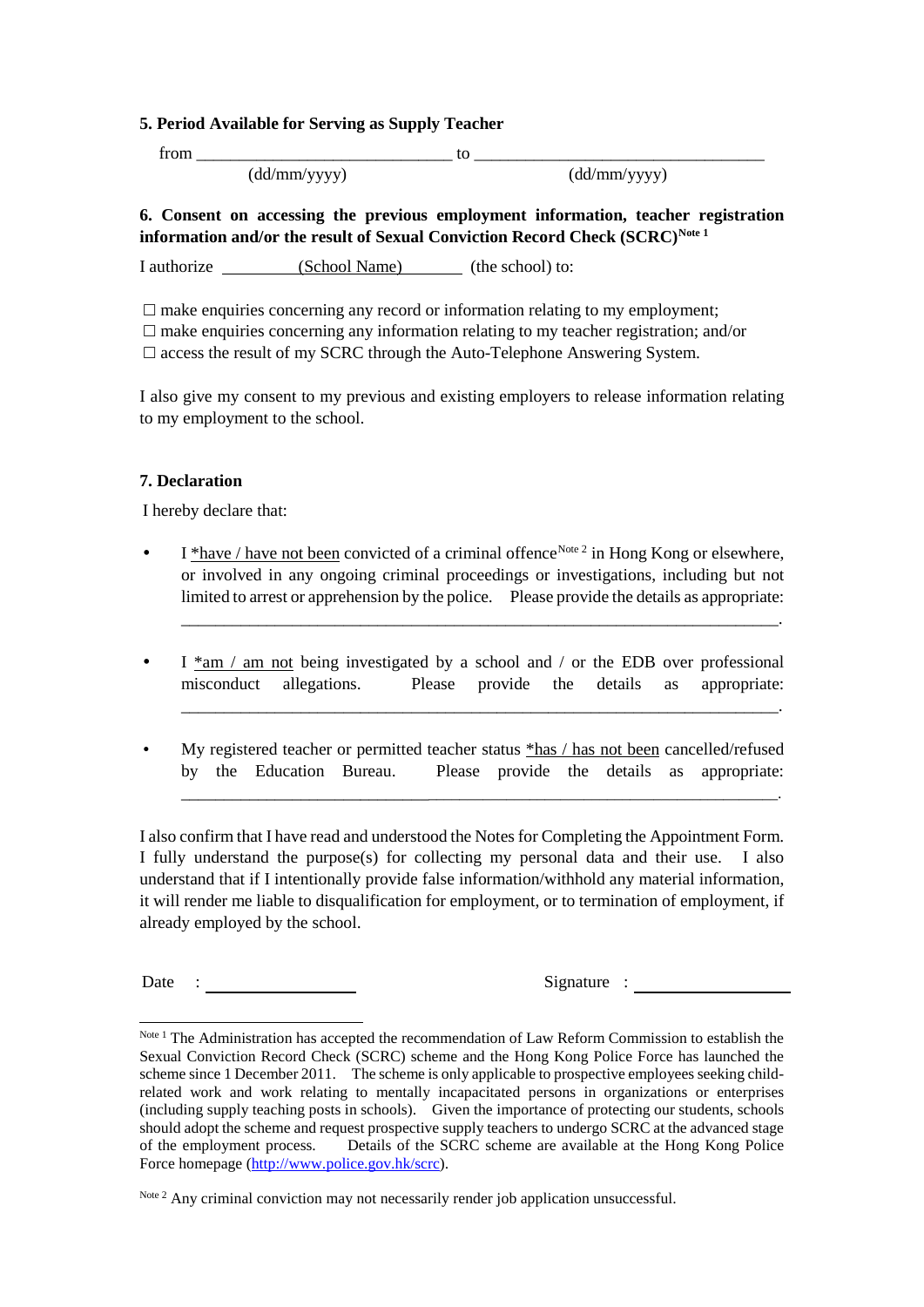**Section II** (To be completed by the school)

- $\Box$  (i) My school has requested the appointee to undergo SCRC.
- $\Box$  (ii) My school has accessed the result of the appointee's SCRC through the Auto-Telephone Answering System.
- $\Box$  (iii) My school has applied to the Education Bureau for the release of the teacher registration information of the appointee.

#### **Notes for Completing the Appointment Form**

- 1. The personal data provided by means of this form will be used for appointment as a supply teacher under the Codes of Aid and other employment related purposes.
- 2. This form together with copy of certificates will be kept in school for Education Bureau's inspection/audit as and when required.
- 3. The provision of personal data by means of this form is obligatory. If you do not provide sufficient information, school may not be able to process the appointment.
- 4. You have a right of access and correction with respect to personal data as provided in sections 18 and 22 and Principle 6 of Schedule 1 of the Personal Data (Privacy) Ordinance. Enquiries concerning the personal data collected by means of this form, including making of access and corrections, should be addressed to the school to which your form is submitted.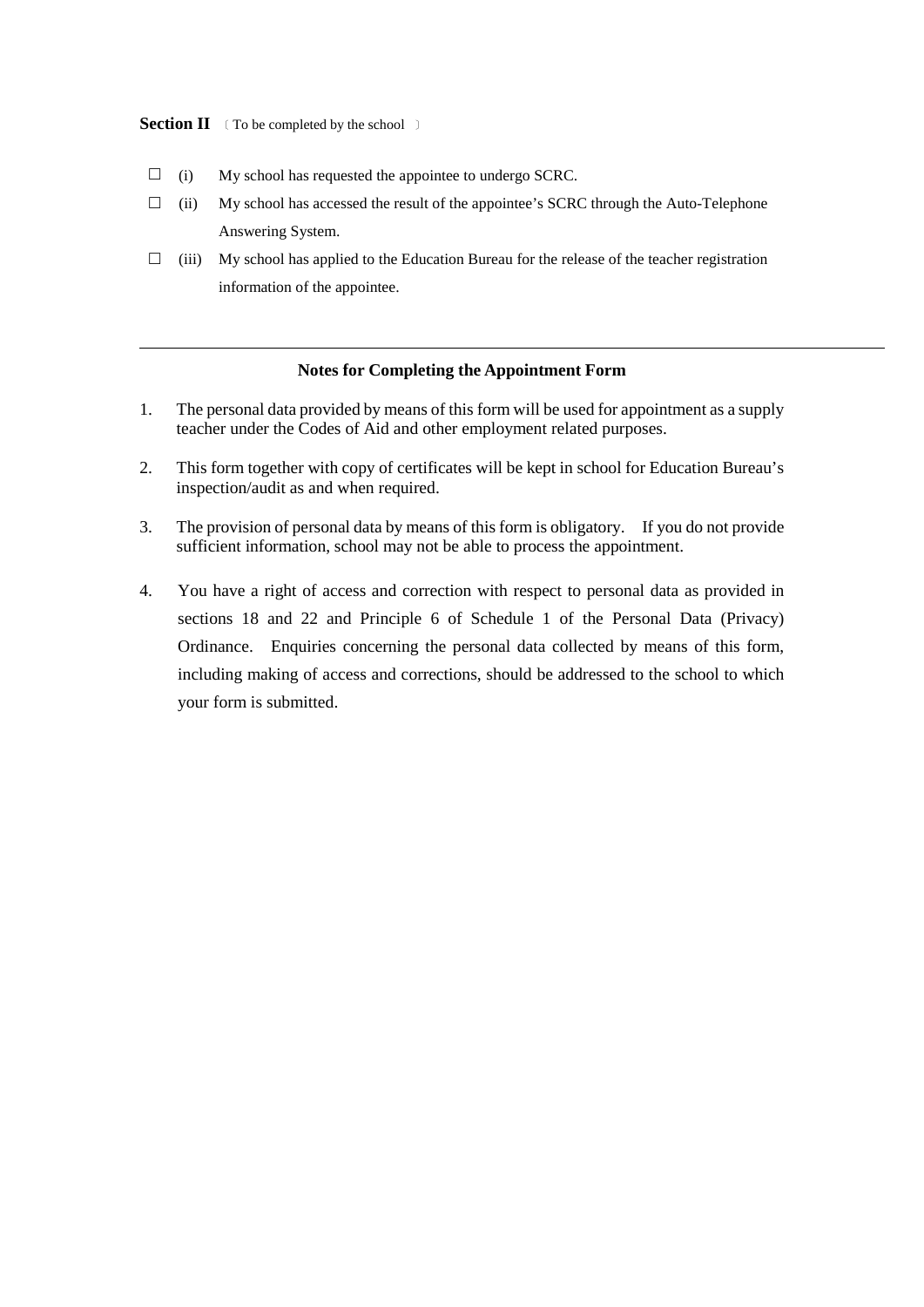Appendix 2

# **Sample**

## **Performance Record Form for Substitute Teacher in Aided Schools**

| School Name:                                                                                                 |                                                                                                                                                                |
|--------------------------------------------------------------------------------------------------------------|----------------------------------------------------------------------------------------------------------------------------------------------------------------|
| Note:<br>This Form shall be kept by Schools.<br>$\left( a\right)$<br>(b)<br>appraisal system as appropriate. | This Form is a sample form for schools' reference.  Schools may adapt to suit<br>their individual needs and situations and follow their own school-based staff |
| Delete whichever is inappropriate<br>*<br>"√" as appropriate                                                 |                                                                                                                                                                |
| <b>Particulars of the Substitute Teacher</b><br>Part A:                                                      |                                                                                                                                                                |
|                                                                                                              |                                                                                                                                                                |
|                                                                                                              | Valid *Permitted Teacher Reference No./ Teacher Registration No.: ______________                                                                               |
| Rank for Employment:                                                                                         | $\Box$ GM $\Box$ APSM $\Box$ CM $\Box$ Others:                                                                                                                 |
|                                                                                                              |                                                                                                                                                                |
|                                                                                                              |                                                                                                                                                                |
|                                                                                                              |                                                                                                                                                                |
|                                                                                                              |                                                                                                                                                                |
| <b>Performance Record</b><br>Part B:                                                                         |                                                                                                                                                                |
| (a)                                                                                                          | Level of Performance: □Very good / □Good / □Satisfactory / □Unsatisfactory                                                                                     |
| Other remarks for performance:<br>(b)                                                                        |                                                                                                                                                                |
|                                                                                                              |                                                                                                                                                                |
|                                                                                                              |                                                                                                                                                                |
|                                                                                                              |                                                                                                                                                                |
|                                                                                                              |                                                                                                                                                                |
| Appraising Officer                                                                                           | Countersigning Officer                                                                                                                                         |
|                                                                                                              |                                                                                                                                                                |
|                                                                                                              |                                                                                                                                                                |
| Signature                                                                                                    | Signature                                                                                                                                                      |
|                                                                                                              |                                                                                                                                                                |
|                                                                                                              |                                                                                                                                                                |
|                                                                                                              |                                                                                                                                                                |
|                                                                                                              |                                                                                                                                                                |
|                                                                                                              |                                                                                                                                                                |